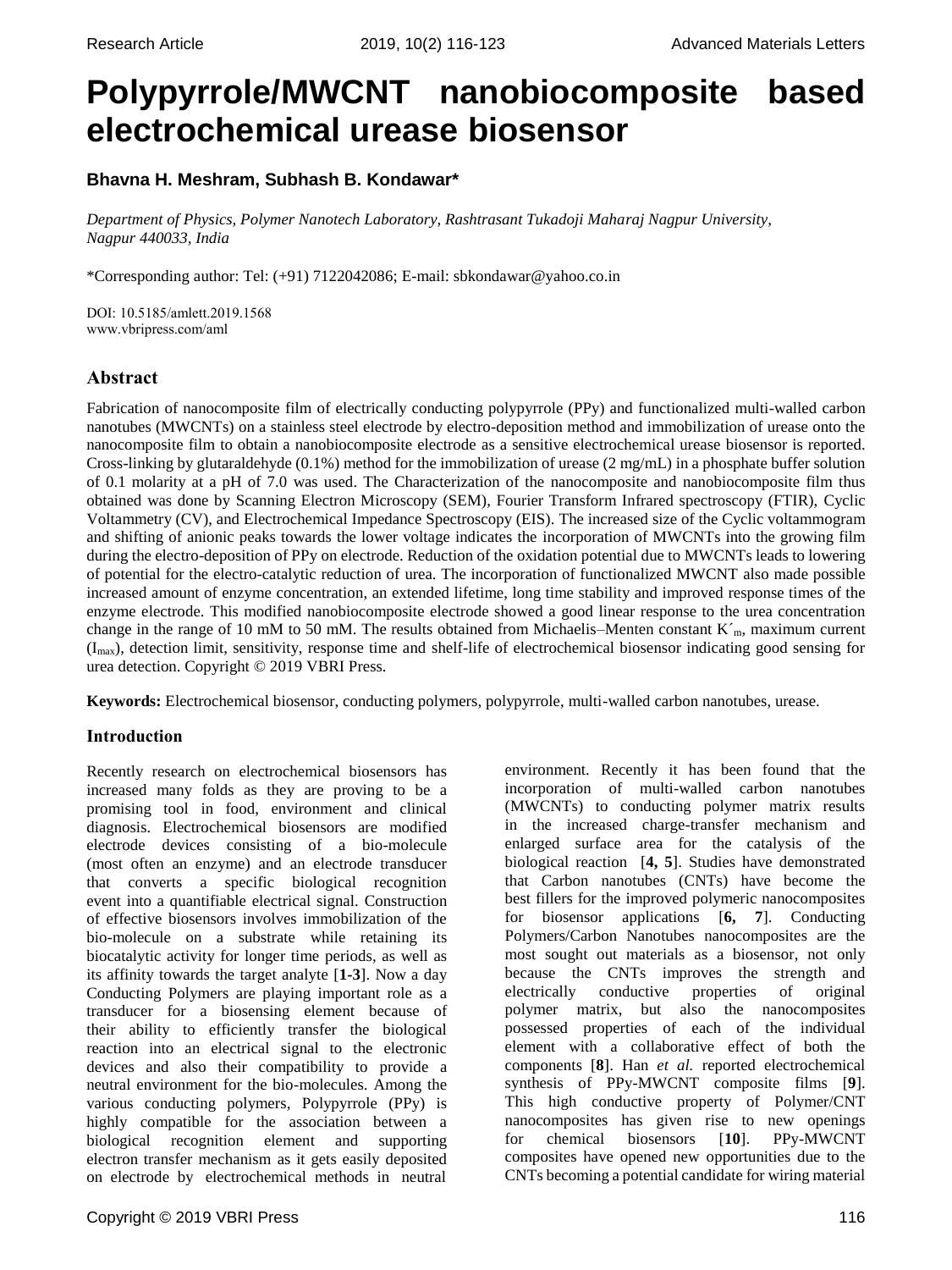[**11**]. Wang *et al.* reported a sensitive PPy/Glucose oxidase films for glucose detection [**12**]. Korkut *et al.* reported the working electrode constructed in one-step by the electro polymerization process of multi-walled CNT and pyrrole for the bio analytical applications [**13**]. Porras-Gutiérrez *et al.* reported the potentiodynamic electro polymerization of PPy films by cyclic voltammetry, incorporating in the polymeric matrix, MWCNTs to prepare composite electrode materials [**14**]. Determination of NO using CuZnSOD immobilized on carbon nanotubes (CNTs) in polypyrrole (PPy) matrix was reported [**15**]. Tam and co-worker investigated CNT/PPy/goat IgGs film synthesis using one step immobilization process [**16**]**.** Hieu and co-worker presented the sensing properties of the PPy/SWCNTs (single walled CNTs) nanocomposite thin film, toward low concentration of NH<sub>3</sub> (Ammonia). [17]. Lata and Pundir used a new hybrid material consisting of polypyrrole, nickel hexacyanoferrate and carboxylated multiwalled carbon naotubes, for better analytic performance of the biosensor [**18**]. Manisankar and co-worker prepared PPY/MWCNT /GCE (Glassy Carbon Electrode) electrode to investigate electrochemical behavior of three pesticides. Based on this, a convenient, simple, fast and accurate procedure for the determination soil pollutants was determined with good results [**19**]. Valentini and co-worker reported Electrophoresis Deposition Process technique with the electrochemical one-step deposition of polypyrrole-Glucose Oxidase on the SWCNT/Au microelectrodes [**20**].

Urea biosensing involves hydrolysis of this compound in the presence of urease enzyme as catalysts. The urea analysis is of significant importance in clinical analysis, in food industry and in agriculture pollutants. Excess urea concentration, than its permissible range causes dysfunction of the kidney [**21**]. Adultery in food industry, especially in dairy products, study of urea concentration becomes of utmost importance [**22**]. Also, it is widely known that urea act as a pollutant due to the fertilizers used excessively in agricultural land. Guilbault *et al.* were the first to develop a urea biosensor [**23, 24**]. To construct a urea biosensor, urease is immobilized on a substrate. Urease enzyme catalyzes the urea into ammonium and bicarbonate ions based on enzyme substrate reaction which is then detected by the transducer for the further analysis. A large number of urease biosensor has been developed till date but only few are available based on PPy/CNTs composite. Ivanova *et al.* reported amperometric urea biosensor based on nanostructured polypyrrole. They found that the sensitivity of biosensors was increased with CNT and PPy [**25**]. In the previous studies done on biosensors based on CNT/PPy modified electrodes, the CNT was physically entrapped within the growing film by using some mediator which can

alter the environment for the biomolecule to be immobilized. However, in this case the PPy/MWCNT films modified steel electrode have been formed by using a neutral solution of PBS and hence the possibility of any change in the biological catalytic activity is reduced which increases the selectivity of the biosensor. Cyclic Voltammogram indicates the incorporation of MWCNT within the growing polymeric film such that an anion is attached as dopant to PPy. Such a PPy/MWCNT film does not compromise with the electro-catalytic activity of CNT and facilitates a highly sensitive biosensing of urease, and this presents a simplest and effective method for preparing biosensor electrode.

Facile synthesis of a urease biosensor, PPy/c-MWCNT/Urease modified steel electrode by electro-deposition method for urea detection have been reported here in this paper. Most of previous studies involve mediators or chemical treatment with modified electrode which can denature the enzyme and also the possibility of arising limitations from employment of mediators. In this study no mediator has been employed and the urea hydrolysis is possible under a very low potential. The urease biosensor thus obtained has been tested analytically for the range, sensitivity, response time, shelf life and stability.

# **Experimental**

# *Materials / chemicals details*

Pyrrole with 98% purity was procured from Sigma-Aldrich and purified by distillation and stored below 5°C for further use. Phosphate buffer solution (PBS) was also obtained from Sigma-Aldrich and used as it was received. Urease was procured from Fluka. The required solutions were prepared with the use of deionized water.

# *Characterizations*

Electrochemical Analyzer (CHI600D) was used for Cyclic Voltammetry (CV). A 1000 Gamry model interface Potentiostat with a three electrodes system has been used for the measurement of Electrochemical Impedance Spectroscopy (EIS). In the three electrodes cell, A thin wire of platinum was utilized as the counter electrode, steel foil of dimension 5cm  $\times$  0.5cm  $\times$  0.1cm was used as working electrode, and for the reference electrode Ag/AgCl (3 M/saturated KCl) was used. Scanning electron microscope (JEOL JSM-6360) was used for surface morphology of PPy/CNTs nanocomposite and the urease immobilized PPy/CNT nanobiocomposite. Fourier transform infrared spectrometer (Bruker Alpha) study was done to identify the presence of characteristic functional groups in PPy/CNTs.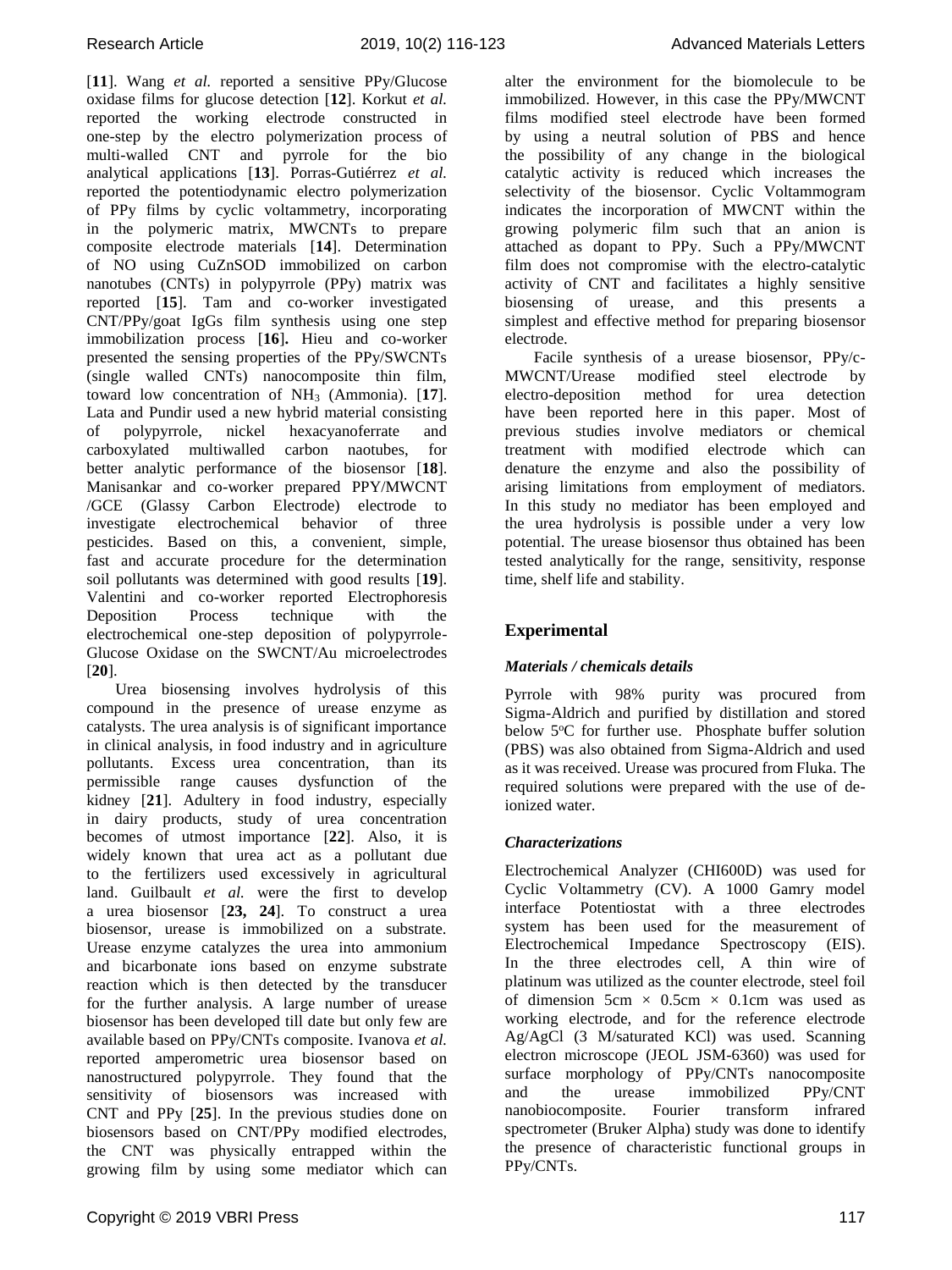# *Synthesis of PPy and PPy/c-MWCNT nano-composites*

PPy was electrochemically synthesized by using well-polished and ultrasonicated stainless steel foil as a working electrode. The electrochemical synthesis was performed in an aqueous solution of 0.5 M pyrrole in 0.1M phosphate buffer solution (PBS) of pH 7 at 27°C with a potential window -1.6 to +0.8V and scan rate 50 mV/s. Repeated cycling of the potential resulted in continuous deposition of PPy film onto the electrode surface. PPy film coated working electrode was dried under vacuum. MWCNTs were functionalized to attach the carboxylic (-COOH) and the hydroxyl (-OH) groups on CNTs by a chemical reaction in the presence of nitric acid (HNO3) and sulfuric acid (H2SO4) [**26**]. 5wt% functionalized carbon nanotubes (c-MWCNTs) were dispersed in 15 ml 0.1M PBS buffer and sonicated for 1 hour. 0.5 M pyrrole was mixed in above solution and stirred for 15 minutes to obtain the nanocomposite film of PPy/c-MWCNT. The solution was then electrolyzed in continuous stirring condition for 10 cycles by applying the sweep potential in between the range from  $-1.2$  to  $+1.0$  V against Ag/AgCl and at a scan rate 50mV/s.

## *Urease immobilization on PPy/c-MWCNT nanocomposites*

Functionalized MWCNTs were ultrasonicated in de-ionized water for 1 hour and then 2 mg/mL urease mixed in a phosphate buffer solution of 0.1 M and pH 7 was added to ultrsonicated solution. 0.5M Pyrrole was added in above solution and stirred for 15 minutes. The solution was electrolyzed for 10 cycles by keeping the sweep potential in the range from  $-1.6$  to  $+1.2$  V maintaining the scan rate at 50 mV/s. A film of PPy*/*c*-*MWCNT/Urease is obtained on the steel electrode which was used as biosensor. The schematic of construction of PPy/c-MWCNT/urease nanobiocomposite on steel electrode for use as a biosensor is shown in **Scheme 1**.



**Scheme 1.** Preparation of PPy/c-MWCNT/urease nanobio-composite electrode.

## *Electrochemical measurements of PPy/c-MWCNT / Urease electrode*

Cyclic Voltammetry of PPy, PPy/c-MWCNT nanocomposite and PPy / c-MWCNT */* Urease nanobiocomposite electrodes was performed by using 0.1M PBS solution at a pH of 7 by applying potential +1.2 V to -1.2 V at scan rate 50mV/s with respect to Ag/AgCl electrode for NH<sub>4</sub><sup>+</sup> (Ammonium) ion detection. Electrochemical Impedance Spectroscopy (EIS) was performed by applying potential of +0.01 V versus Ag/AgCl, the signal amplitude was kept at 5 mV and frequency range was maintained at 100 kHz–0.01 Hz. The potentio-dynamic response of the constructed biosensor electrode PPy/c-MWCNT/Urease, were studied for urea by taking the solution of urea in PBS. The response was measured by using Cyclic Voltammeter with an electrochemical cell of 20 mL capacity containing a 0.1 M PBS having pH 7 by using a potential selected between the range from +1.2 V to -1.2 V and maintaining at a scan rate of 50mV/s in the absence and presence of urea in PBS solution. Responses were recorded between working electrode and the reference electrode with the addition of 0.1ml of 10 mМ urea in successive steps. Urease hydrolyzes urea to NH<sub>4</sub>+ ions and hence this brings a change in the pH of the solution that can be detected as a change in current at the electrode. Lineweaver–Burk plot was used for the calculation of  $K<sub>m</sub>$  and I<sub>max</sub> value for urea.

# **Results and discussion**

## *Morphology*

SEM images of PPy, PPy/c-MWCNT, and PPy/c-MWCNT/Urease are shown in **Fig. 1**. High porosity of pure PPy coated uniformly on the steel electrode is observed from **Fig. 1(a)**. This highly porous surface morphology of PPy and availability of larger surface area provides an enlarged possibility for the entrapment of more MWCNTs and the enzyme immobilization at the surface of electrode.



PPy/MWCNT/Urease electrode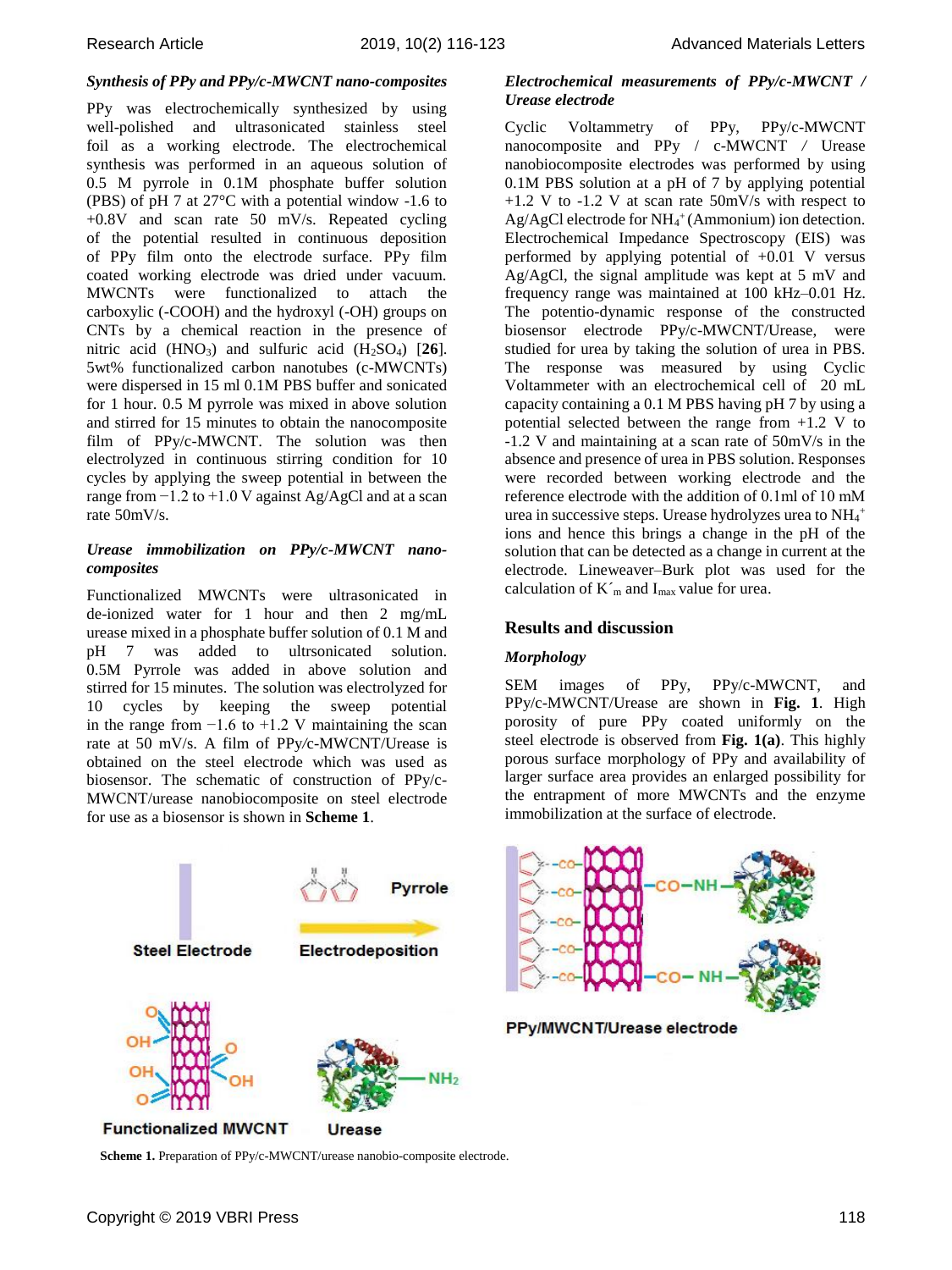It is clearly seen from **Fig. 1(b)** that the surface morphology of nanocomposite film is much uniform and homogeneous. The PPy enwraps the carbon nanotubes which forms the surfaces of the nanocomposite film. Nano-sized MWCNTs supports for the formation of a very thin, porous and homogeneous film of PPy on the electrode surface [**27, 28**]. In **Fig. 1(c)**  the change in the surface morphology and a bright spot of globe like structure on the film can be observed. From this immobilization of urease is confirmed on PPy/c-MWCNT nanocomposite film.



**Fig. 1.** SEM images of (a) PPy, (b) PPy/c-MWCNT, and (c) PPy/c-MWCNT/Urease.



**Fig. 2.** FTIR Spectra of PPy, PPy/c-MWCNT, and PPy/c-MWCNT/Urease.

## *FT-IR spectroscopy*

FTIR spectra recorded for PPy/c-MWCNT and PPy/c- MWCNT/Urease were compared to that of spectra recorded for pure PPy. As can be seen from **Fig. 2**, for pure PPy the characteristic bands at 800, 912, 1026 and 1177  $cm^{-1}$  are due to N-H bending, C-H bending, C=C stretching, respectively. Also C-N stretching at 1300 cm<sup>-1</sup>, C-C vibration at 1380 cm-1 , N-H bending in secondary amines at 1517 cm<sup>-1</sup> and  $C = N$  stretching at 1693 cm<sup>-1</sup> of PPy are prominently observed [**29**]. There are clear differences between spectrum of PPy/c-MWCNT and the spectrum of PPy. The N-H stretching region near 3740 cm-1 showed broad peak. The bands have been shifted towards lower frequencies in the nanocomposites spectra which suggest that an interaction has been occurred between MWCNTs and PPy. This confirms the formation of PPy/c-MWCNT nanocomposite [**30-32**]. It is observed from spectra of PPy/c-MWCNT/Urease nanobiocomposite that characteristics peaks appear almost at the same region in except few peaks of the urease enzyme.

## *Electrochemical characterization*

Cyclic Voltammetric study was performed on Electrochemical Analyzer. The cyclic voltammogram of PPy/c-MWCNT and PPy/c-MWCNT/Urease are compared to that of pure PPy. It can be seen in **Fig. 3**, that the oxidation peak observed for pure PPy are at 0.7973V is related to the conjugation length of the polymer. The pyrrole monomer gets oxidized at 0.7973V potential as the anodic current rises at this range of potential which then shifts toward more positive potentials indicating the deposition of a polymer film on the surface of electrode [**33**]. For PPy/c-MWCNT, the oxidation peak is observed at the potential of 0.5197V. On comparison, it was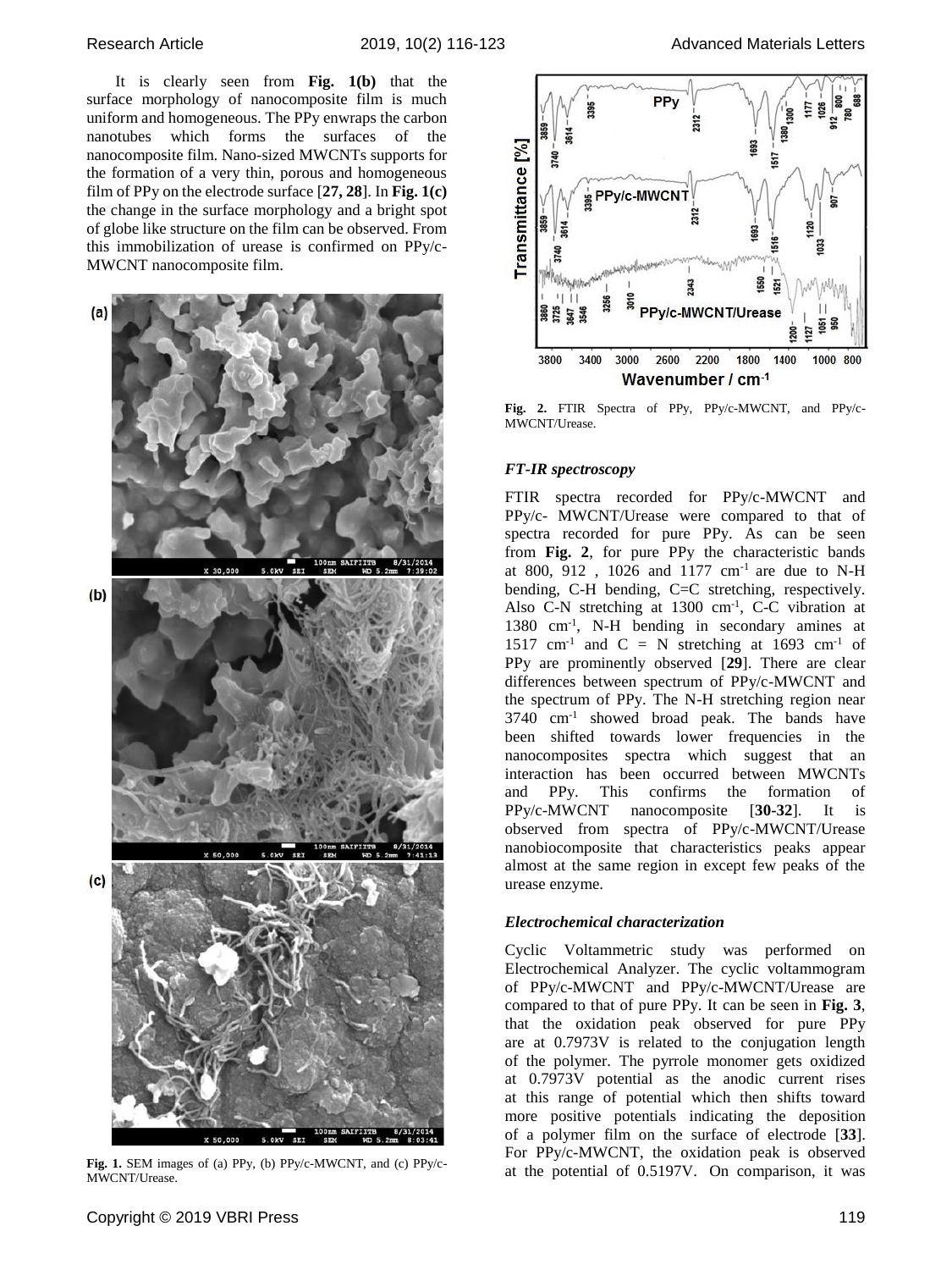

Fig. 3. Cyclic voltammograms of PPy, PPy/c-MWCNT, and PPy/c-MWCNT/Urease in 0.1M PBS (pH 7).

found that the oxidation peak obtained for nanocomposite is shifted towards the lower potential as compared to PPy (0.7973V). The shift of oxidation peak towards lower potential suggests that the conjugation length of composite is higher than the individual PPy. The increase in conjugation length results the higher value of electrical conductivity [**34, 35**]. In case of PPy/c-MWCNT/urease nanobiocomposite, only one oxidation peak is obtained at voltage 0.7516V. The oxidation peak corresponding to PPy/c-MWCNTs/Urease nanobiocomposite is found to shift towards the lower potential as compared to PPy (0.7973V) and higher as compare to composite of PPy/c-MWCNTs (0.5997V). The shift of oxidation peak towards higher potential suggests that the conjugation length of nanobiocomposite of PPy/c-MWCNTS/Urease is higher than the individual PPy and lower than the composite of PPy/c-MWCNTs. The decrease in conjugation length results the lower value of electrical conductivity of PPy/c-MWCNT/Urease nanobiocomposite as compare PPy/c-MWCNTs nanocomposite. [**36-38**]. In case of PPy/c-MWCNT, the increased in anodic current from 0.7 to 1.7 mA as compared to that of pure PPy is due to enlarged surface area of electrode after the c-MWCNTs incorporated in it. The good catalytic activity of enzyme urease is seen from the significant increase in the current responses of the PPy/c-MWCNT/Urease biosensor.

#### *Electrochemical Impedance Spectroscopy (EIS)*

The electronic and charge-transfer control properties of PPy, PPy/c-MWCNT and PPy/c-MWCNT/Urease films are compared with the help of EIS plots. The Nyquist plots shows the imaginary  $(Z'')$  versus the real (Z´) part of the impedance of the circuit. The resistance of circuit  $(R<sub>CT</sub>)$  values for bare steel electrode ( $R_{CT}$  290  $\Omega$ ), PPy ( $R_{CT}$  210  $\Omega$ ), PPy/c-MWCNT film  $(R_{CT} 150 \Omega)$  are shown in **Fig. 4.** The impedance of PPy/c-MWCNT electrode was found to be much smaller than that of bare steel electrode and pure PPy electrode. This can be





**Fig. 4.** Impedance spectra of modified electrodes.

#### *Biosensor responses*

PPy/c-MWCNT/Urease electrode is used as urease biosensor for different concentrations of Urea. From potentiodynamic response of the biosensor in  $0.1M$  PBS at  $50$  $mVs^{-1}$ scan rate for the different concentrations of Urea (mM) as shown in **Fig. 5**, the response of the biosensor was observed to be maximum at 0.12V. The working potential in the biosensor has been lowered. This shows the possibility of the role played by synergistic action of c-MWCNT and PPy which provides enhanced electro-catalytic effect for urea detection and improved rate of electron-transfer. This suggests the presence of c-MWCNTs in the nanocomposite have great promise for urease based biosensors.



**Fig. 5.** Potentiodynamic response of PPy/c-MWCNT/Urease electrode for different concentrations of Urea.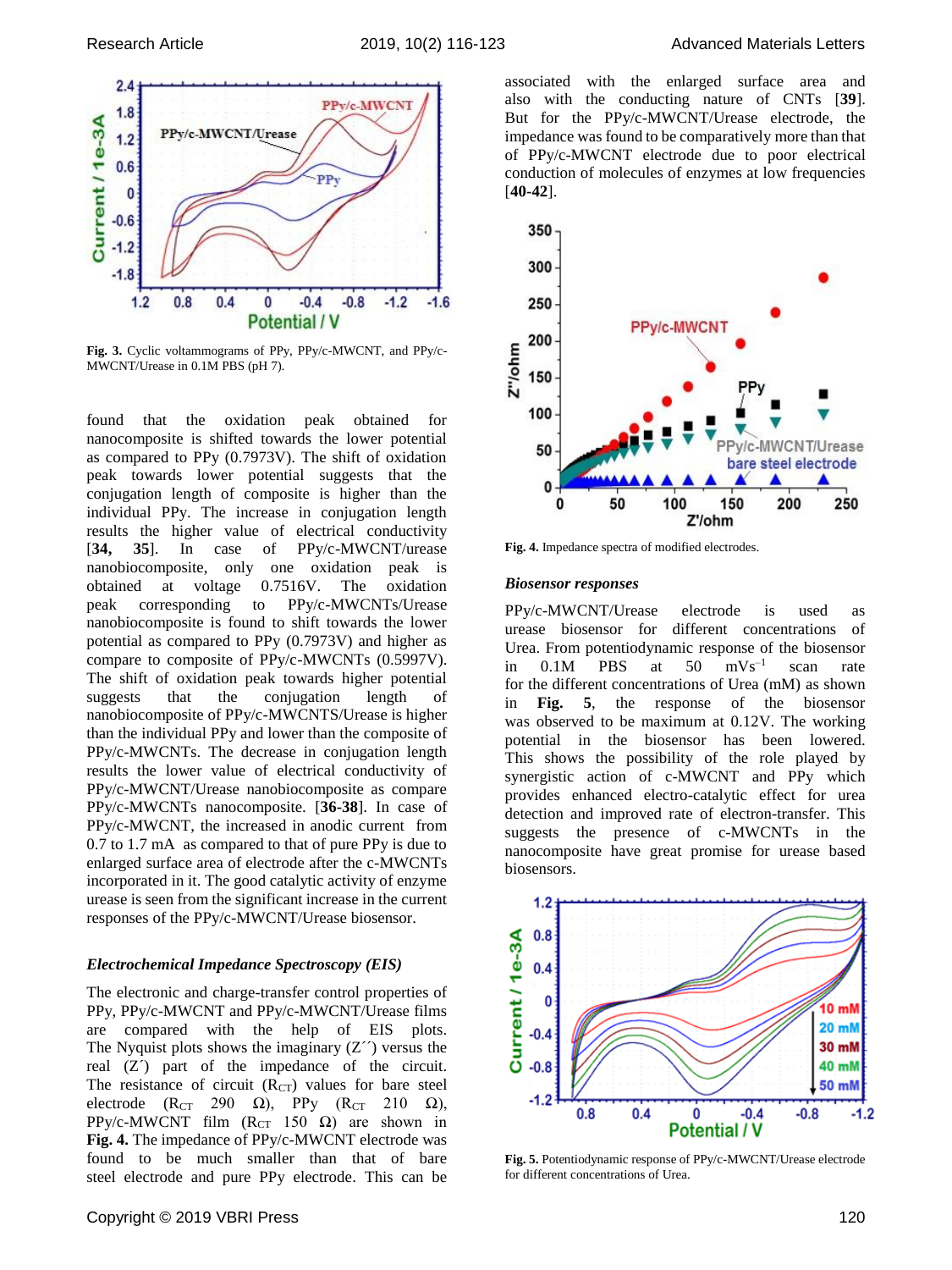

**Fig. 6.** Calibration curve of PPy/c-MWCNT/Urease biosensor.

### *Calibration curve*

From the curve, for calibration of PPy/MWCNT/urease biosensor as shown in **Fig. 6**, it was found that the response current increased linearly with the increase in concentration of urea. The enzymatic reaction taking place produces ammonium ions which increase the response current. PPy/MWCNT/urease biosensor has exhibited an excellent response for urea. The detection limit and sensitivity of the biosensor were found to be 0.43 mM/l and 0.0235 $\mu$ A/mM, respectively. I ( $\mu$ A) = 0.003+ 0.016 [urea] (mM) is the linear regression equation obtained from calibration curve of biosensor and the value of correlation coefficient  $(R^2)$  is 0.954 which confirms the linearity of the curve. Lineweaver–Burk plot as shown in **Fig. 7** is used to study the urea concentration effect on the response of PPy/c-MWCNT/Urease electrode**.** The lower value obtained for Michaelis– Menten constant  $(K<sub>m</sub>) = 0.33$  mM from the plot indicates the higher affinity of enzyme towards urea after immobilization due to enhanced diffusion of urease. [**43**].



**Fig. 7.** Lineweaver–Burk plot for PPy/c-MWCNT/Urease biosensor.



**Fig. 8.** Response of biosensor for change in pH.

## *Effect of pH on Urease Biosensor*

Optimum pH values were determined for enzyme activity since pH changes in the medium cause denaturation of enzyme. The variation in responses of PPy/c-MWCNT/Urease biosensor for change in pH of 0.1M PBS solution with 10 mM urea is shown in **Fig. 8**. The maximum steady state current at potential  $+1.2$  V to  $-1.2$  as a function of pH was found to be at pH = 7.

#### *Response time and stability*

PPy/c-MWCNT/Urease biosensor was found to be highly sensitive for urea. As can be seen from **Fig. 9**, the biosensor was found to have the response time of about 7 seconds for 20 mM. The shelf life of the PPy/c-MWCNT/Urease biosensor was also studied. It is clearly seen from the **Fig. 10** that in the first few days electrode showed a maximum response and then after nearly tenth day the biosensor response slowly starts decreasing. The decrease in the response after first few days may be due to the slow detachment of the enzyme from the biosensor surface. After the tenth day a gradual decrease in biosensor response is observed. The biosensor response is still significant up to fifteenth day indicating the suitability of the biosensor for urea detection up to 15 days.



**Fig. 9.** Response of PPy/c-MWCNT/Urease biosensor for urea.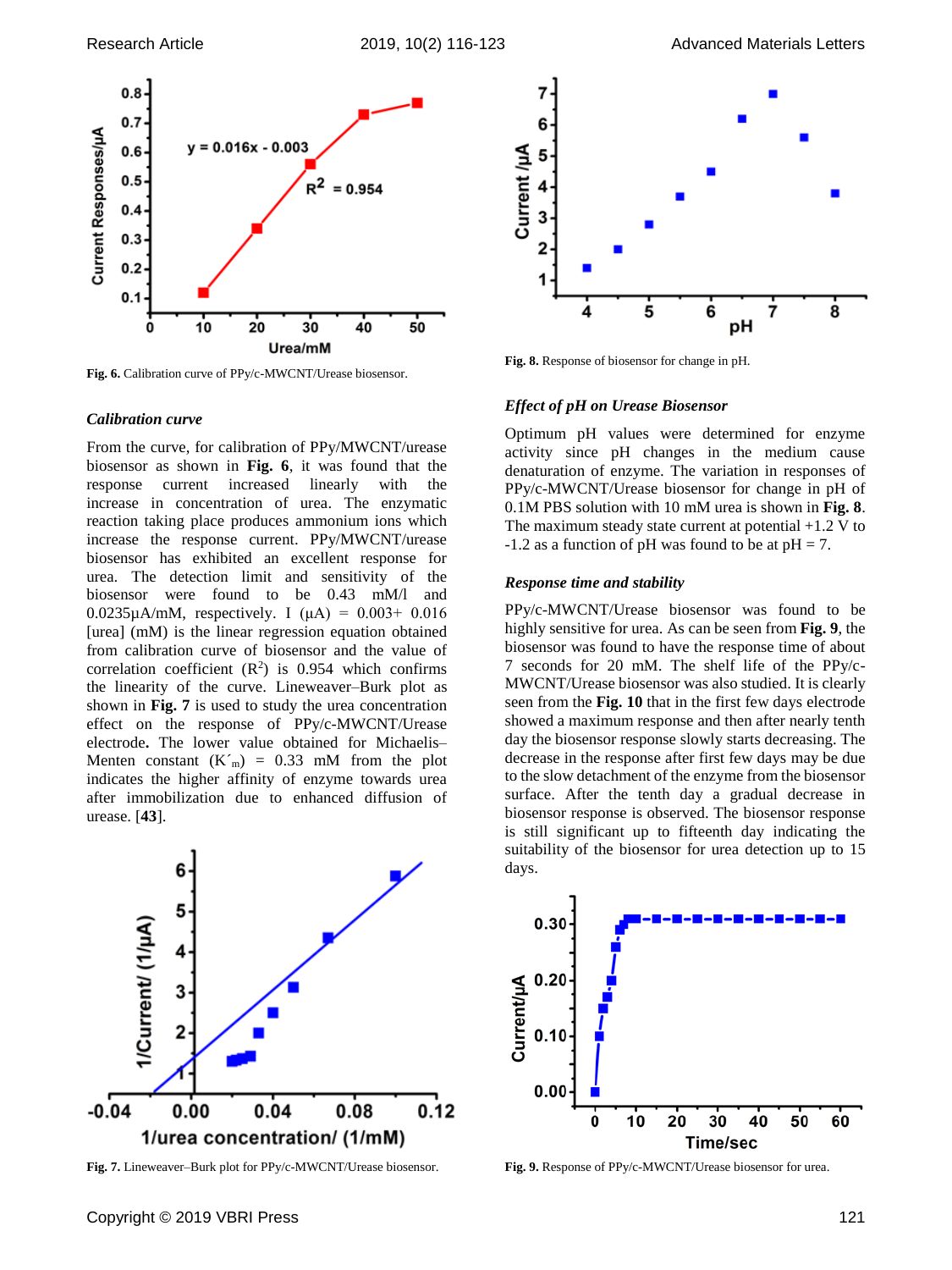

**Fig. 10.** Stability of PPy/c-MWCNT/Urease biosensor.

## **Conclusion**

Successful fabrication of a urease biosensor PPy/c-MWCNT/Urease nanobiocomposite film was carried out by electrochemical method on stainless steel electrode. Other than being cost effective this facile electrochemical method of fabrication of urease biosensor provided an easy method of entrapping of enzyme molecules. PPy/c-MWCNT/Urease biosensor exhibited an excellent response for urea. The lowered value of Michaelis–Menten constant obtained for this urease biosensor indicates improved response of the modified electrode to enzyme. The greater sensitivity of PPy/c-MWCNT/Urease biosensor was due to conductive path provided by MWCNTs. Also for this urease biosensor response time was found to be very fast with the storage stability of about 20 days.

#### **Acknowledgements**

This work is supported by the Department of Science and Technology (DST, New Delhi, India) Support under DST-FIST Program, Grant No. SR/FST/PSI-178/2012(C) and University Grants Commission (UGC, New Delhi, India) Support under major research project file No.39- 540/2010 (SR).

#### **Author's contributions**

Conceived the plan: SBK; Performed the expeirments: BHM; Data analysis: SBK, BHM; Wrote the paper: BHM, SBK. Authors have no competing financial interests.

#### **Supporting information**

Supporting informations are available from VBRI Press.

#### **References**

- 1. Luo, C.; Zuo, X.; Wang, L.; Wang, E.; Song, S.; Wang, J.; Wang, J.; Fan, F.; and Cao, Y., *Nano Lett.,* **2008**, *8,* 4454. **DOI**: 10.1021/nl802411d
- 2. Merkoc¸ A.; Pumera, M.; Llopis, X.; Pe´rez, B.; Valle, M.; Alegret, S., *TrAC Trend.s Anal. Chem.,* **2005**, *24,* 826. **DOI**: 10.1016/j.trac.2005.03.019
- 3. He, L.; Toh, C., *Analytica Chimica Acta,* **2006**, *556,* 1. **DOI:** 10.1016/j.aca.2005.08.042
- 4. Lu, Y.; Li, T.; Zhao, X.; Li, M.; Cao, Y.; Yang, H.; Duan Y., *Biomaterials,* **2010**, *31,* 5169. **DOI**: 10.1016/j.biomaterials.2010.03.022
- *5.* Tiwari, A.; Deshpande, S.; Kobayashi, H.; Turner, A., *Biosensors and Bioelectronics,* **2012**, *35,* 224. **DOI**: 10.1016/j.bios.2012.02.053
- 6. Baibarac, M.; Gómez-Romero, P., *Journal of Nanosci. Nanotech.,* **2006**, *6,* 1. **DOI**: 10.1166/jnn.2006.002
- 7. Kamyabi, M.; Hajari, N.; Turner, A.; Tiwari A., *Talanta,* **2013**, *116,* 801.
	- **DOI**: 10.1016/j.talanta.2013.07.068
- 8. Lien, T.; Lam, T.; An, V.; Hoang, T.; Quang, D.; Khieu, D.; Tsukahara, T.; Lee, Y.; Kim, J., *Talanta,* **2010**, *80,* 1164. **DOI**: 10.1016/j.talanta.2009.09.002
- 9. Han, G.; Yuan, J.; Shi, G.; Wei, F., *Thin Solid Films,* **2005**, *475,* 64.
- **DOI**: 10.1016/j.tsf.2004.08.011 10. Rajesh, K.; Ahuja, T.; Devendra, K., *Sen. Actuators B,* **2009**, *136,*

275. **DOI**: 10.1016/j.snb.2008.09.014

- 11. Ferrer-Anglada, N.; Kaempgen, M.; Ska´kalova, V.; Dettlaf-Weglikowska, U.; Roth, S., *Diamond Rel. Mater.,* **2004**, *13,* 256. **DOI**: 10.1016/j.diamond.2003.10.026
- 12. Wang, J.; Musameh, M., *Analytica Chimica Acta,* **2005**, *539,* 209.
- **DOI**: 10.1016/j.aca.2005.02.059 13. Korkut, S.; Keskinler, B.; Erhan, E., *Talanta,* **2008**, *76,* 1147.
- **DOI**: 10.1016/j.talanta.2008.05.016 14. Porras-Gutiérrez, A.; Frontana-Uribe, B.; Gutiérrez-Granados, S.; Griveaud, S.; Bedioui, F., *Electrochimica Acta.;* **2013**, *89,* 840.
- **DOI**: 10.1016/j.electacta.2012.11.018
- 15. Madasamy, T.; Pandiaraj, M.; Balamurugan, M.; Karnewar, S.; Benjamin, A.; Venkatesh, K.; Vairamani, K.; Kotamraju, S.; Karunakaran, C., *Talanta,* **2012**, *100,* 168. **DOI**: 10.1016/j.talanta.2012.08.033
- 16. Tam, P.; Hieu, N.; *Appl. Surf. Sci.,* **2011**, *257,* 9817.
- **DOI:** 10.1016/j.apsusc.2011.06.028
- 17. Hieu, N.; Dung, N.; Tam, P.; Trung, T.; Chien, N., *Sens. Actuators B,* **2009**, *140,* 500. **DOI:** 10.1016/j.snb.2009.04.061
- 18. Lata, S.; Pundir, C., *Inter. J. Bio. Macromol.,* **2013**, *54,* 250. **DOI:** 10.1016/j.ijbiomac.2012.12.004
- 19. Manisankar, P.; Sundari, P.; Sasikumar, R.; Palaniappan, S.; *Talanta,* **2008**, *76,* 1022.
- **DOI:** 10.1016/j.talanta.2008.04.056 20. Valentini, F.; Fernandez, L.; Tamburri, E.; Palleschi, G., *Biosens. Bioelectron.,* **2013**, *43,* 75. **DOI:** 10.1016/j.bios.2012.11.019
- 21. Soares, J.; Brisolari A.; Rodrigues, V.; Sanches, E.; Gonçalves, D., *React. Functional Polym.,* **2012**, *72,* 148. **DOI:** 10.1016/j.reactfunctpolym.2011.12.002
- 22. Trivedi, U.; Lakshminarayanaa, D.; Kothari, I.; Patel, N.; Kapse, H.; Makhija, K.; Patel, P.; Panchal, C., *Sens. Actuators B,* **2009**, *140,* 260. **DOI:** 10.1016/j.snb.2009.04.022
- 23. Dhawan, G.; Sumana, G.; Malhotra, B., *Biochem. Eng. J.,* **2009**, *44,* 42.
- **DOI:** 10.1016/j.bej.2008.07.004 24. Bunyakul, N.; Baeumner, A., *Sensors,* **2015**, *15,* 547. **DOI:** 10.3390/s150100547
- 25. Ivanova, S.; Ivanov, Y.; Godjevargova, T., *Open J. Appl. Biosens.,* **2013**, *2,* 12.
- **DOI:** 10.4236/ojab.2013.21002 26. Sahoo, N.; Rana, S.; Cho, J.; Li, L.; Chan, S., *Prog. Polym. Sci.,* **2010**, *35,* 837.
- **DOI:** 10.1016/j.progpolymsci.2010.03.002
- 27. Tan, Y.; Ghandi, K., *Synth. Metals,* **2013**, *175,* 183. **DOI:** 10.1016/j.synthmet.2013.05.014
- 28. Tsai, Y.; Li, S.; Liao. S., *Biosensors and Bioelectronics,* **2006**, *22,* 495.
- **DOI:** 10.1016/j.bios.2006.06.009 29. Ning, N.; Fu, S.; Zhang, W.; Chen, F.; Wang, K.; Deng, H.; Zhang, Q.; Fu, Q., *Prog. Polym. Sci.,* **2012**, *37,* 1425. **DOI:** 10.1016/j.progpolymsci.2011.12.005
- 30. Wu, T.; Chang, H.; Lin, Y., *Composites Sci. Tech.,* **2009**, *69,* 639. **DOI:** 10.1016/j.compscitech.2008.12.010